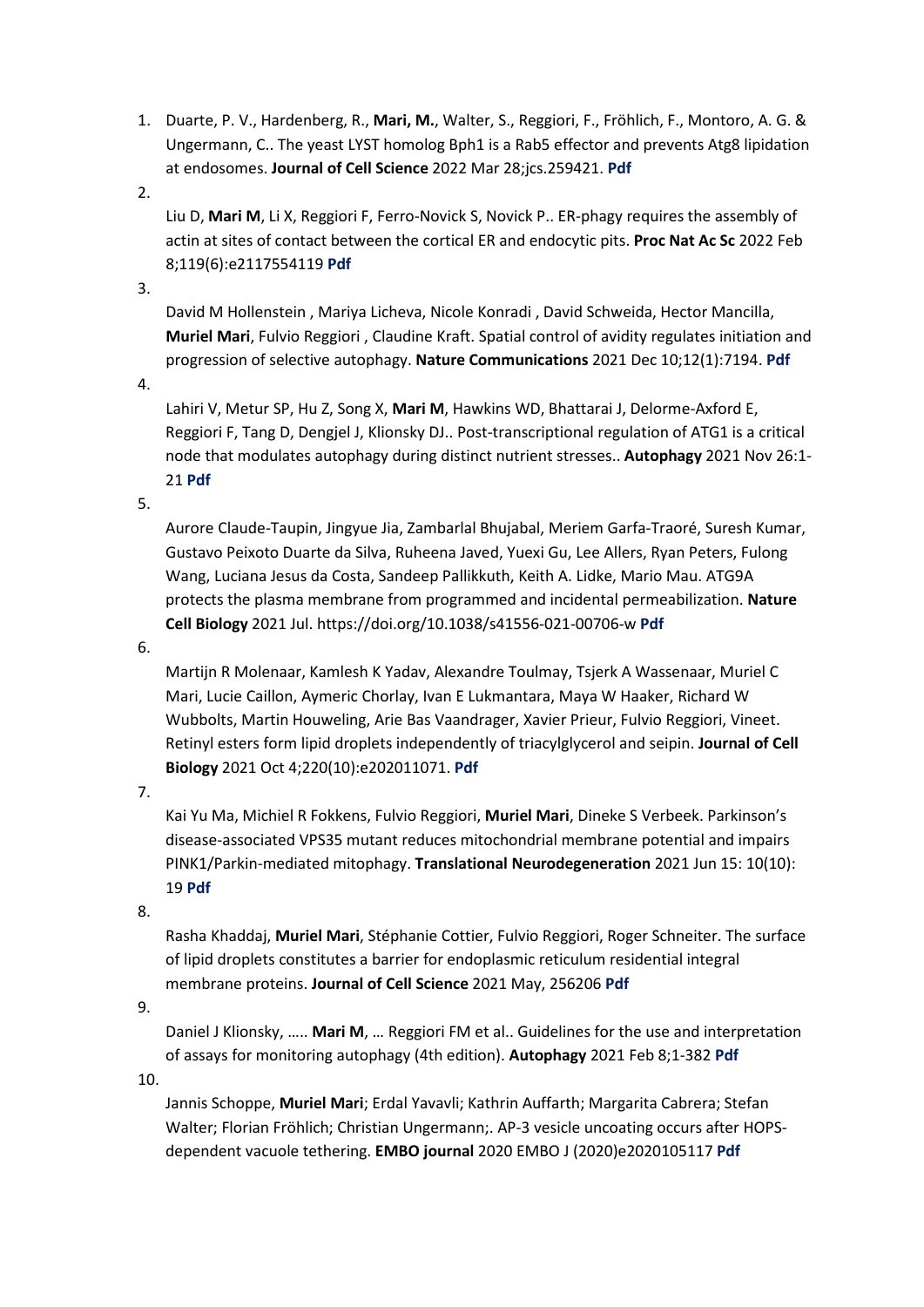Shuliang Chen, **Muriel Mari**, Smriti Parashar, Dongmei Liu, Yixian Cui, Fulvio Reggiori, Peter J. Novick, and Susan Ferro-Novick. Vps13 is required for the packaging of the ER into autophagosomes during ER-phagy. **Proceedings of the national academy of sciences** 2020 July, https://doi.org/10.1073/pnas.2008923117 **[Pdf](https://www.pnas.org/content/early/2020/07/17/2008923117)**

12.

Jingyue Jia; Aurore Claude-Taupin; Yuex iGu; Seong Won Choi; Ryan Peters; Bhawana Bissa; Michal H. Mudd; Lee Allers; Sandeep Pallikkuth; Keith A. Lidke; Michelle Salemi; Brett Phinney; **Muriel Mari**; Fulvio Reggiori; Vojo Deretic. Galectin-3 Coordinates a Cellular System for Lysosomal Repair and Removal. **Developmental Cell** 2019 https://doi.org/10.1016/j.devcel.2019.10.025 **[Pdf](https://doi.org/10.1016/j.devcel.2019.10.025)**

13.

Alessia Landi, **Muriel Mari**, Svenja Kleiser, Tobias Wolf, Christine Gretzmeier, Isabel Wilhelm,Dimitra Kiritsi, Roland Thünauer, Roger Geiger, Alexander Nyström, Fulvio Reggiori, Julie Claudinon, Winfried Römer.. Pseudomonas aeruginosa lectin LecB impairs keratinocyte fitness by abrogating growth factor signalling. **Life Science Alliance** 2019 Nov 15;2(6). pii: e201900422 **[Pdf](https://www.life-science-alliance.org/content/2/6/e201900422)**

14.

Hollenstein DM, Gómez-Sánchez R, Ciftci A, Kriegenburg F, **Mari M**, Torggler R, Licheva M, Reggiori F, Kraft C.. Vac8 spatially confines autophagosome formation at the vacuole.. **Journal of Cell Science** 2019 Oct 24. pii: jcs.235002 **[Pdf](https://jcs.biologists.org/content/early/2019/10/21/jcs.235002.long)**

15.

Zheng L, Shu WJ, Li YM, **Mari M**, Yan C, Wang D, Yin ZH, Jiang W, Zhou Y, Okamoto K, Reggiori F, Klionsky DJ, Song Z, Du HN.. The Paf1 complex transcriptionally regulates the mitochondrial-anchored protein Atg32 leading to activation of mitophagy.. **Autophagy** 2019 Sep 19:1-14. **[Pdf](https://www.ncbi.nlm.nih.gov/pubmed/31525119)**

16.

Yixian Cui; Smriti Parashar; Muhammad Zahoor; Patrick G. Needham; **Muriel Mari**; Ming Zhu; Shuliang Chen; Hsuan-Chung Ho; Fulvio Reggiori; Hesso Farhan; Jeffrey L. Brodsky; Susan Ferro-Novick. A COPII subunit acts with an autophagy receptor to target endoplasmic reticulum for degradation. **Science** 2019 05 Jul 2019: Vol. 365, Issue 6448, pp. 53-60. **[Pdf](https://science.sciencemag.org/content/365/6448/53?utm_campaign=toc_sci-mag_2019-07-03&et_rid=38469653&et_cid=2891057)**

17.

M. Di Rienzo,, M. Antonioli, C. Fusco, Y. Liu, M. Mari, I. Orhon, G. Refolo, F. Germani, M. Corazzari, A. Romagnoli, F. Ciccosanti, B. Mandriani, M. T. Pellico, R. De La Torre, H. Ding, M. Dentice, M. Neri, A. Ferlini, F. Reggiori, M. Kulesz-Martin,0, M.. Autophagy induction in atrophic muscle cells requires ULK1 activation by TRIM32 through unanchored K63-linked polyubiquitin chains. **Science Advances** 2019 08 May: Vol. 5, no. 5, eaau8857. DOI: 10.1126/sciadv.aau8857 **[Pdf](https://advances.sciencemag.org/content/5/5/eaau8857)**

18.

. Special section on EM in cell and tissues, Edited by **Muriel Mari**. **Tissue and Cell** 2019 April, 57, 90-138 **[Pdf](https://www.sciencedirect.com/journal/tissue-and-cell/vol/57/suppl/C)**

19.

Zielke S, Meyer N, **Mari M**, Abou-El-Ardat K, Reggiori F, van Wijk SJL, Kögel D, Fulda S.. Loperamide, pimozide, and STF-62247 trigger autophagy-dependent cell death in glioblastoma cells.. **Cell Death & Disease** 2018 Sep 24;9(10):994 **[Pdf](https://www.ncbi.nlm.nih.gov/pubmed/30250198)**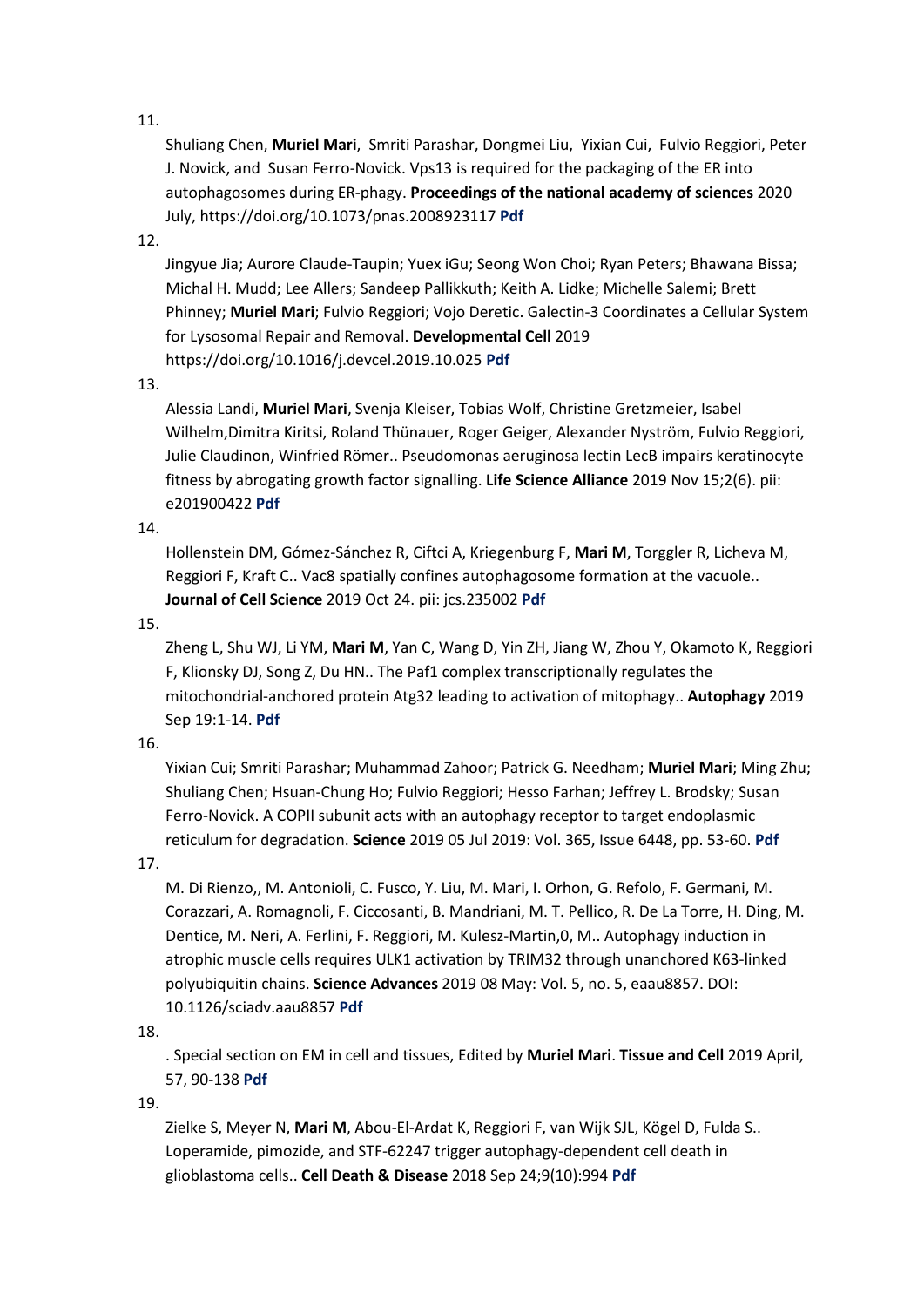Rubén Gómez‑Sánchez, Jaqueline Rose, Rodrigo Guimarães, **Muriel Mari**, Daniel Papinski, Ester Rieter, Willie J. Geerts, Ralph Hardenberg, Claudine Kraft, Christian Ungermann, and Fulvio Reggiori.. Atg9 establishes Atg2-dependent contact sites between the endoplasmic reticulum and phagophores. **Journal of Cell Biology** 2018 Aug 6;217(8):2743-2763. **[Pdf](http://jcb.rupress.org/content/jcb/early/2018/05/29/jcb.201710116.full.pdf)**

21.

Mauthe M, Orhon I, Rocchi C, Zhou X, Luhr M, Hijlkema KJ, Coppes RP, Engedal N, **Mari M**, Reggiori F.. Chloroquine inhibits autophagic flux by decreasing autophagosome-lysosome fusion.. **Autophagy** 2018 Jun 25. doi: 10.1080/15548627.2018.1474314. [Epub ahead of print] **[Pdf](https://www.ncbi.nlm.nih.gov/pubmed/29940786)**

22.

Shai N, Yifrach E, van Roermund CWT, Cohen N, Bibi C, IJlst L, Cavellini L, Meurisse J, Schuster R, Zada L, **Mari M**C, Reggiori FM, Hughes AL, Escobar-Henriques M, Cohen MM, Waterham HR, Wanders RJA, Schuldiner M, Zalckvar E.. Systematic mapping of contact sites reveals tethers and a function for the peroxisome-mitochondria contact.. **Nature Communications** 2018 May 2;9(1):1761 **[Pdf](https://www.nature.com/articles/s41467-018-03957-8)**

23.

Katherine R. Parzych, Aileen Ariosa, **Muriel Mari** and Daniel J. Klionsky. A newly characterized vacuolar serine carboxypeptidase, Atg42/Ybr139w, is required for normal vacuole function and the terminal steps of autophagy in the yeast Saccharomyces cerevisiae. **Molecular Biology of the Cell** 2018 March 7, doi: 10.1091/mbc.E17-08-0516 **[Pdf](http://www.molbiolcell.org/content/early/2018/03/01/mbc.E17-08-0516.full.pdf+html)**

24.

Grumati P, Morozzi G, Hölper S, **Mari M**, Harwardt MI, Yan R, Müller S, Reggiori F, Heilemann M, Dikic I.. Full length RTN3 regulates turnover of tubular endoplasmic reticulum via selective autophagy.. **Elife** 2017 Jun 15;6. pii: e25555 **[Pdf](http://www.ncbi.nlm.nih.gov/pubmed/28617241)**

25.

Abreu S, Kriegenburg F, Gómez-Sánchez R, **Mari M**, Sánchez-Wandelmer J, Skytte Rasmussen M, Soares Guimarães R, Zens B, Schuschnig M, Hardenberg R, Peter M, Johansen T, Kraft C, Martens S, Reggiori F. Conserved Atg8 recognition sites mediate Atg4 association with autophagosomal membranes and Atg8 deconjugation. **EMBO reports** 2017 Mar 22. pii: e201643146 **[Pdf](http://embor.embopress.org/content/embor/early/2017/03/22/embr.201643146.full.pdf)**

26.

Eisenberg-Bord M, **Mari M**, Weill U, Rosenfeld-Gur E, Moldavski O, Castro IG, Soni KG, Harpaz N, Levine TP, Futerman AH, Reggiori F, Bankaitis VA, Schuldiner M, Bohnert M. Identification of seipin-linked factors that act as determinants of a lipid droplet subpopulation.. **Journal of Cell Biology** 2017 Jan 2;217(1):269-282 **[Pdf](http://jcb.rupress.org/content/early/2017/11/28/jcb.201704122.long)**

27.

Yin Z, Valkenburg F, Hornix BE, Mantingh-Otter I, Zhou X, **Mari M**, Reggiori F, Van Dam D, Eggen BJ, De Deyn PP, Boddeke E.. Progressive Motor Deficit is Mediated by the Denervation of Neuromuscular Junctions and Axonal Degeneration in Transgenic Mice Expressing Mutant (P301S) Tau Protein.. **Journal of Alzheimers Disease** 2017 60(s1):S41-S57 **[Pdf](https://content.iospress.com/articles/journal-of-alzheimers-disease/jad161206)**

28.

Xingdong Zhou, Yingying Cong, Tineke Veenendaal, Judith Klumperman,Dongfang Shi, **Muriel Mari** and Fulvio Reggiori.. Ultrastructural Characterization of Membrane Rearrangements Induced by Porcine Epidemic Diarrhea Virus Infection. **Viruses** 2017 9(9), 251; **[Pdf](http://www.mdpi.com/1999-4915/9/9/251/pdf)**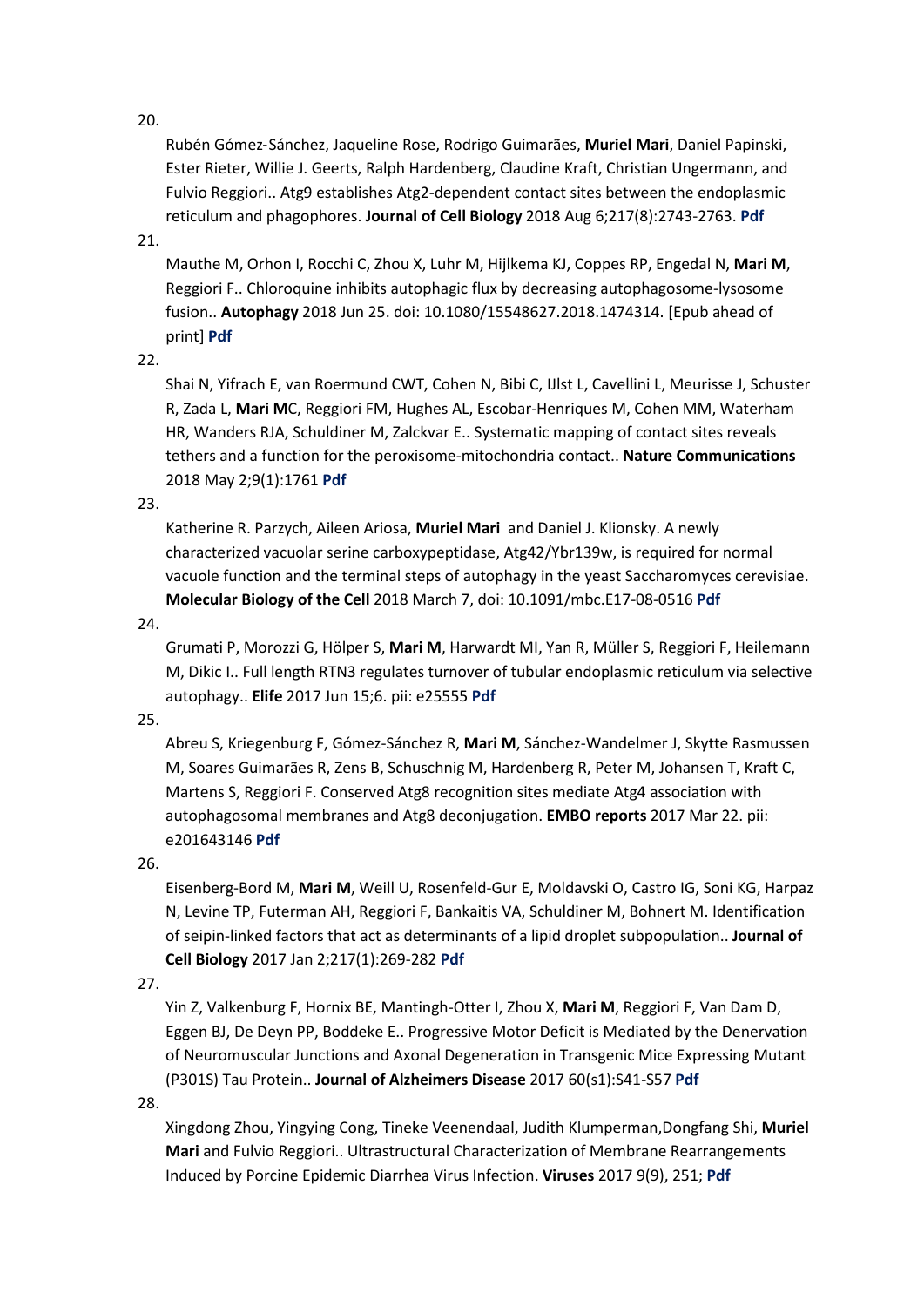Harner ME, Unger AK, Geerts WJ, **Mari M**, Izawa T, Stenger M, Geimer S, Reggiori F, Westermann B, Neupert W.. An evidence based hypothesis on the existence of two pathways of mitochondrial crista formation.. **Elife** 2016 Nov 16;5. pii: e18853. **[Pdf](https://www.ncbi.nlm.nih.gov/pubmed/27849155)**

# 30.

Lassen KG, McKenzie CI, **Mari M**, Murano T, Begun J, Baxt LA, Goel G, Villablanca EJ, Kuo SY, Huang H, Macia L, Bhan AK, Batten M, Daly MJ, Reggiori F, Mackay CR, Xavier RJ.. Genetic Coding Variant in GPR65 Alters Lysosomal pH and Links Lysosomal Dysfunction with Colitis Risk.. **Immunity** 2016 Jun 21;44(6):1392-405. **[Pdf](http://www.sciencedirect.com/science/article/pii/S1074761316301613)**

## 31.

Klionsky DJ, ……. **Mari M**, ……..Reggiori F, et al.. Guidelines for the use and interpretation of assays for monitoring autophagy (3rd edition).. **Autophagy** 2016 ;12(1):1-222. No abstract available. Erratum in: Autophagy. 2016;12(2):443. **[Pdf](https://www.ncbi.nlm.nih.gov/pubmed/26799652)**

## 32.

Shpilka T, Welter E, Borovsky N, Amar N, **Mari M**, Reggiori F, Elazar Z.. Lipid droplets and their component triglycerides and steryl esters regulate autophagosome biogenesis.. **EMBO Journal** 2015 Aug 13;34(16):2117-31. **[Pdf](https://www.ncbi.nlm.nih.gov/pubmed/26162625)**

# 33.

Khaminets A, Heinrich T, **Mari M**, Grumati P, Huebner AK, Akutsu M, Liebmann L, Stolz A, Nietzsche S, Koch N, Mauthe M, Katona I, Qualmann B, Weis J, Reggiori F, Kurth I, Hübner CA, Dikic I.. Regulation of endoplasmic reticulum turnover by selective autophagy.. **Nature** 2015 Jun 18;522(7556):354-8. **[Pdf](https://www.ncbi.nlm.nih.gov/pubmed/26040720)**

## 34.

Kralt A, Carretta M, **Mari M**, Reggiori F, Steen A, Poolman B, Veenhoff LM.. Intrinsically disordered linker and plasma membrane-binding motif sort Ist2 and Ssy1 to junctions.. **Traffic** 2015 Feb;16(2):135-47. **[Pdf](https://www.ncbi.nlm.nih.gov/pubmed/25409870)**

## 35.

**Mari M**, Geerts WJ, Reggiori F.. Immuno- and correlative light microscopy-electron tomography methods for 3D protein localization in yeast.. **Traffic** 2014 Oct;15(10):1164-78. **[Pdf](https://www.ncbi.nlm.nih.gov/pubmed/25040403)**

# 36.

Hönscher C, **Mari M**, Auffarth K, Bohnert M, Griffith J, Geerts W, van der Laan M, Cabrera M, Reggiori F, Ungermann C.. Cellular metabolism regulates contact sites between vacuoles and mitochondria.. **Developmental Cell** 2014 Jul 14;30(1):86-94. **[Pdf](https://www.ncbi.nlm.nih.gov/pubmed/25026035)**

## 37.

**Mari M**, Griffith J, Reggiori F.. Nanogold labeling of the yeast endosomal system for ultrastructural analyses.. **Journal of Visualized Experiments** 2014 Jul 14;(89). **[Pdf](https://www.ncbi.nlm.nih.gov/pubmed/25046212)**

## 38.

Karanasios E, Barbosa AD, Sembongi H, **Mari M**, Han GS, Reggiori F, Carman GM, Siniossoglou S.. Regulation of lipid droplet and membrane biogenesis by the acidic tail of the phosphatidate phosphatase Pah1p.. **Molecular Biology of the Cell** 2013 Jul;24(13):2124-33. **[Pdf](https://www.ncbi.nlm.nih.gov/pubmed/23657815)**

## 39.

Erpapazoglou Z, Dhaoui M, Pantazopoulou M, Giordano F, **Mari M**, Léon S, Raposo G, Reggiori F, Haguenauer-Tsapis R.. A dual role for K63-linked ubiquitin chains in multivesicular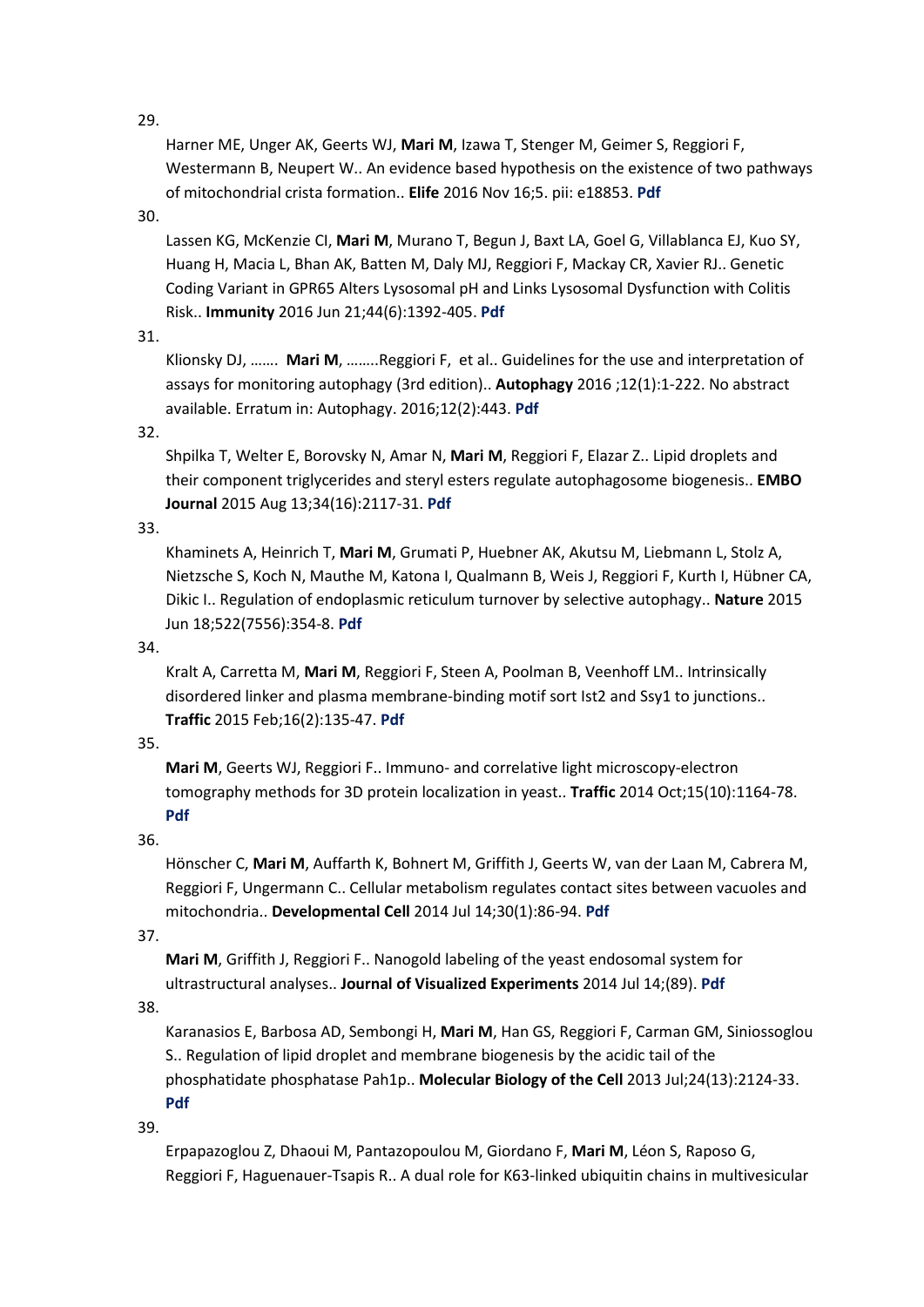body biogenesis and cargo sorting.. **Molecular Biology of the Cell** 2012 Jun;23(11):2170-83. **[Pdf](https://www.ncbi.nlm.nih.gov/pubmed/22493318)**

40.

Nair U, Yen WL, **Mari M**, Cao Y, Xie Z, Baba M, Reggiori F, Klionsky DJ.. A role for Atg8-PE deconjugation in autophagosome biogenesis.. **Autophagy** 2012 May 1;8(5):780-93. **[Pdf](https://www.ncbi.nlm.nih.gov/pubmed/22622160)**

41.

Jacquier N, Choudhary V, **Mari M**, Toulmay A, Reggiori F, Schneiter R.. Lipid droplets are functionally connected to the endoplasmic reticulum in Saccharomyces cerevisiae.. **Journal of Cell Science** 2011 Jul 15;124(Pt 14):2424-37. **[Pdf](https://www.ncbi.nlm.nih.gov/pubmed/21693588)**

42.

Klinger SC, Glerup S, Raarup MK, **Mari M**C, Nyegaard M, Koster G, Prabakaran T, Nilsson SK, Kjaergaard MM, Bakke O, Nykjær A, Olivecrona G, Petersen CM, Nielsen MS.. SorLA regulates the activity of lipoprotein lipase by intracellular trafficking.. **Journal of Cell Science** 2011 Apr 1;124(Pt 7):1095-105. **[Pdf](https://www.ncbi.nlm.nih.gov/pubmed/21385844)**

43.

**Mari M**, Tooze SA, Reggiori F.. The puzzling origin of the autophagosomal membrane.. **F1000 Biology Reports** 2011 3:25. doi: 10.3410/B3-25. **[Pdf](https://www.ncbi.nlm.nih.gov/pubmed/22162728)**

44.

**Mari M**, Reggiori F.. Atg9 reservoirs, a new organelle of the yeast endomembrane system?. **Autophagy** 2010 Nov;6(8):1221-3. **[Pdf](https://www.ncbi.nlm.nih.gov/pubmed/20962573)**

45.

Cabrera M, Langemeyer L, **Mari M**, Rethmeier R, Orban I, Perz A, Bröcker C, Griffith J, Klose D, Steinhoff HJ, Reggiori F, Engelbrecht-Vandré S, Ungermann C.. Phosphorylation of a membrane curvature-sensing motif switches function of the HOPS subunit Vps41 in membrane tethering.. **Journal of Cell Biology** 2010 Nov 15;191(4):845-59. **[Pdf](https://www.ncbi.nlm.nih.gov/pubmed/21079247)**

46.

**Mari M**, Griffith J, Rieter E, Krishnappa L, Klionsky DJ, Reggiori F.. An Atg9-containing compartment that functions in the early steps of autophagosome biogenesis.. **Journal of Cell Biology** 2010 Sep 20;190(6):1005-22. **[Pdf](https://www.ncbi.nlm.nih.gov/pubmed/20855505)**

47.

Markgraf DF, Ahnert F, Arlt H, **Mari M**, Peplowska K, Epp N, Griffith J, Reggiori F, Ungermann C.. The CORVET subunit Vps8 cooperates with the Rab5 homolog Vps21 to induce clustering of late endosomal compartments.. **Molecular Biology of the Cell** 2009 Dec;20(24):5276-89. **[Pdf](https://www.ncbi.nlm.nih.gov/pubmed/19828734)**

48.

Griffith J, **Mari M**, De Mazière A, Reggiori F.. A cryosectioning procedure for the ultrastructural analysis and the immunogold labelling of yeast Saccharomyces cerevisiae.. **Traffic** 2008 Jul;9(7):1060-72. **[Pdf](https://www.ncbi.nlm.nih.gov/pubmed/18429928)**

49.

Verheije MH, Raaben M, **Mari M**, Te Lintelo EG, Reggiori F, van Kuppeveld FJ, Rottier PJ, de Haan CA.. Mouse hepatitis coronavirus RNA replication depends on GBF1-mediated ARF1 activation.. **PLOS Pathogens** 2008 Jun 13;4(6):e1000088. **[Pdf](https://www.ncbi.nlm.nih.gov/pubmed/18551169)**

50.

Bugnicourt A, **Mari M**, Reggiori F, Haguenauer-Tsapis R, Galan JM.. Irs4p and Tax4p: two redundant EH domain proteins involved in autophagy.. **Traffic** 2008 May;9(5):755-69. **[Pdf](https://www.ncbi.nlm.nih.gov/pubmed/18298591)**